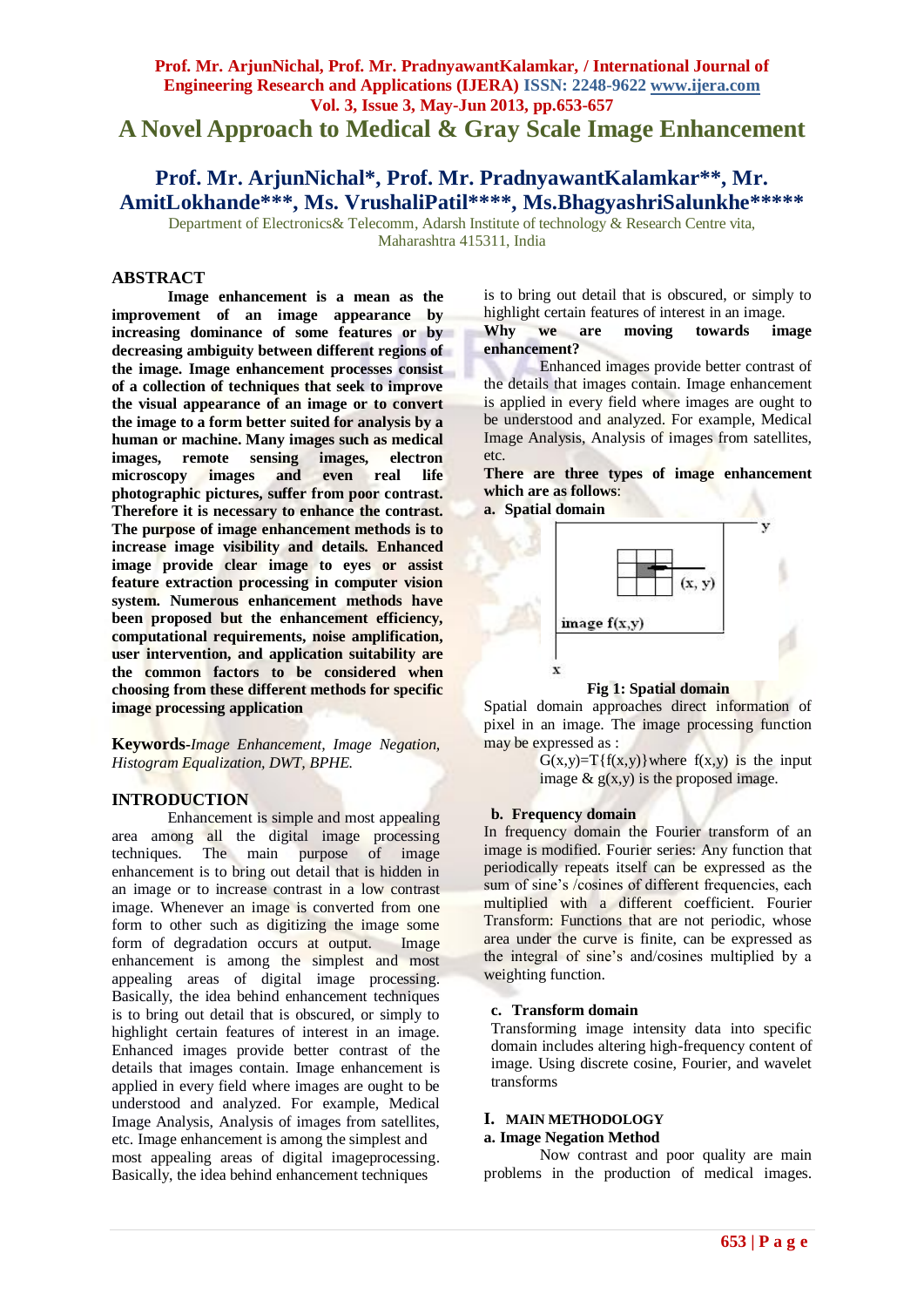Medical image enhancement technologies have attracted much attention since advanced medical equipment's were put into use in the medical field. Negation method is generally used to enhance the medical image. Negation of image is nothing but reversing the intensity levels of an image to produce the equivalent of photographic negative. This type of processing is particularly suited for enhancing white or gray details embedded in dark region of an image especially when the black areas are dominant in size. The negative point transformation function also known as contrast reverse. The negative transformation shown in fig. is obtained by following expression, s=L-1-r

Where's' is Output image after transformation L-1 is Maximum Pixel value

r -is Input Image.



## **b. Histogram Equalization Method (HE)**

Histogram equalization is a technique by which the gray-level distribution of an image is changed in such a way as to obtain a uniform (flat) resulting histogram, in which the percentage of pixels of every gray level is the same. To perform histogram equalization, it is necessary to use an auxiliary function, called the transformation function, *T* (*r*). Such transformation function must satisfy two criteria

1. *T* (*r*) must be a monotonically increasing function in the interval  $0 \le r \le L - 1$ .

2.  $0 \le T(r) \le L - 1$  for  $0 \le r \le L - 1$ .

The most usual transformation function is the cumulative distribution function (cdf) of the original probability mass function, given by Histogram equalization is used for increasing contrast of an image. This can be achieved by using histogram stretching operation [3]**.** 



**Fig 3: Histogram of Original Image**



**Fig 4: Histogram of Enhanced Image**

Fig.3 shows histogram of original image, when we apply the Histogram Equalization method we get the enhanced image. Fig.4 shows stretched histogram of enhanced image.

## **C. DWT (Discrete Wavelet Transform) based Method**

Aerial images captured from aircrafts, spacecraft's, or satellites usually suffer from lack of clarity, since the atmosphere enclosing Earth has effects upon the images such as turbidity caused by haze, fog, clouds or heavy rain. The visibility of such aerial images may decrease drastically and sometimes the conditions at which the images are taken may only lead to near zero visibility even for the human eyes. Even though human observers may not see much than smoke, there may exist useful information in those images taken under such poor conditions[1].

Recently we use a wavelet-based dynamic range compression algorithm to improve the visual quality of digital images captured in the high dynamic range scenes with no-uniform lighting conditions. The fast image enhancement algorithm which provides dynamic range compression preserving the local contrast and tonal rendition is a very good candidate in aerial imagery applications such as image interpretation for defense and In this paper the latest version of the proposed algorithm which is able to enhance aerial images so that the enhanced images are better than direct human observation, is presented. The results obtained by applying the algorithm to numerous aerial images show strong robustness and high image quality.

The proposed enhancement algorithm consists of three stages. The first and the third stage are applied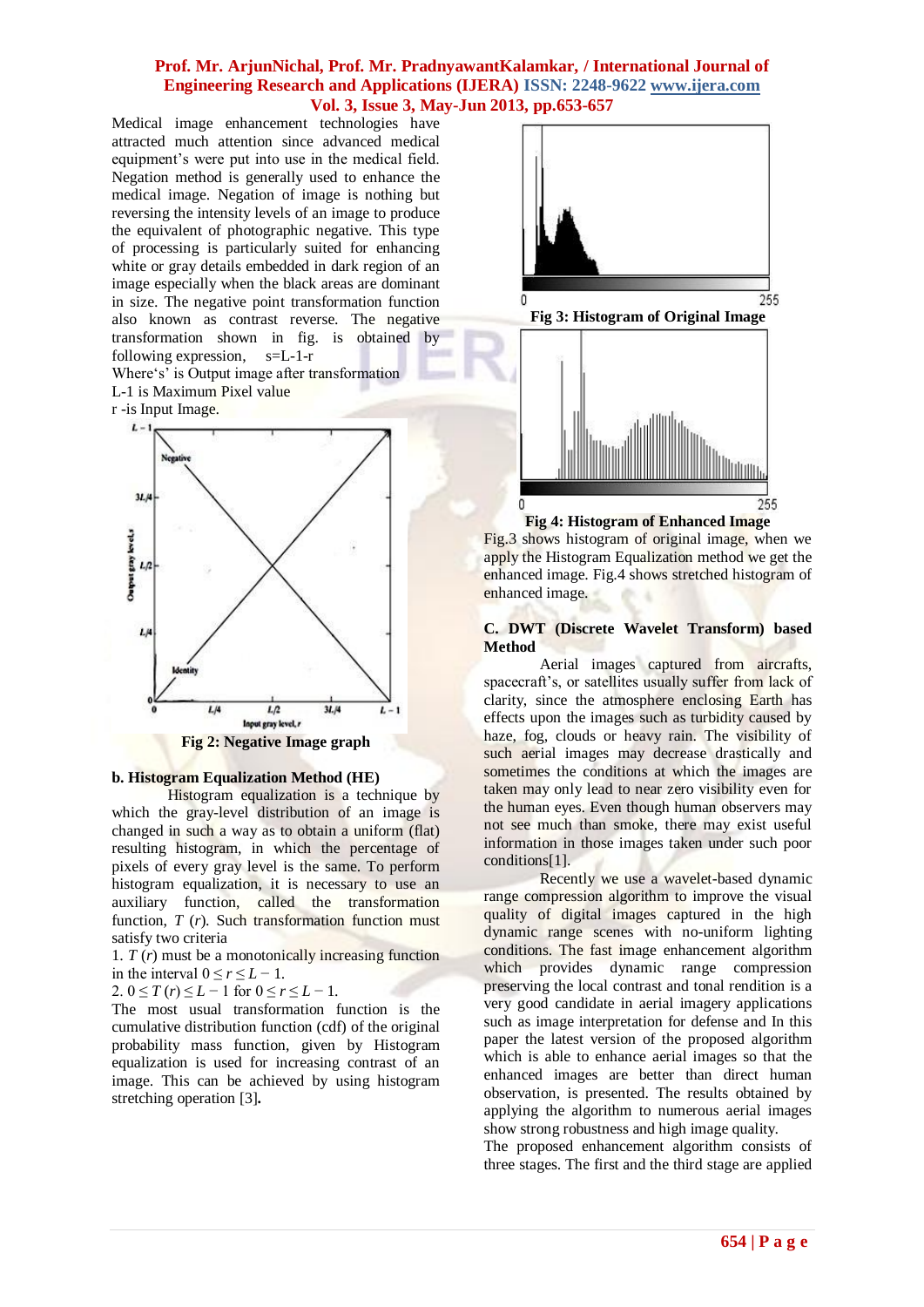in the spatial domain and the second one in the discrete wavelet domain.



**Fig 5: Flow chart of DWT**

#### **D. BPHE Method (Brightness Preserving Bi Histogram Equalization):**

The Brightness preserving bi histogram equalization firstly decomposes an input image into two sub images based on the mean of the input image. One of the sub image is set of samples less than or equal to the mean whereas the other one is the set of samples greater than the mean. Then the BBHE equalizes the sub images independently based on their respective histograms with the constraint that the samples in the formal set are mapped into the range from the minimum gray level to the input mean and the samples in the latter set are mapped into the range from the mean t the maximum gray level. Means one of the sub images is equalized over the range up to the mean and the other sub image is equalized over the range. From the mean based on the respective histograms .Thus, the resulting equalized sub images are bounded by each other around the input mean, which has an effect of preserving mean brightness[2].



**Fig 6. Flow chart of BPHE**

#### **II. QUALITY PARAMETERS**

Depending on the parameter value we can determine in what extent an image is enhanced.

**1. The MSE between two images f and g is denoted by,**

$$
MSE = \frac{1}{MN} \sum_{j,k} (f(j,k) - g(j,k))^2
$$

Where the sum over j; k denotes the sum over all pixels in the images, and m is the number of rows, n is the number of column of each image.

**2. The PSNR between two (8 bpp) images is, in decibels,**

$$
PSNR = 10\log\left(\frac{255^2}{MSE}\right)
$$

PSNR tends to be cited more often, since it is a logarithmic measure, and our brains seem to respond logarithmically to intensity. Increasing PSNR represents increasing fidelity of compression. Generally, when the PSNR is 40 dB or larger, then the two images are virtually indistinguishable by human observers.

#### **3. Structural Content (SC)**

Structural Content is defined as,

$$
SC = \frac{\sum M, N[I_1(m, n) \cdot I_1(m, n)]}{\sum M, N[I_2(m, n) \cdot I_2(m, n)]}
$$

The large value of Structural Content (SC) means that image is of poor quality.

#### **4**. **Average Difference (AD)**

Average Difference (AD) is defined as:

$$
AD = \frac{\sum M, N[I_1(m, n) - I_1(m, n)]}{M*N}
$$

The large value of AD means that the pixel values in the reconstructed image are more deviated from actual pixelvalue. Larger value of AD indicates image is of poor quality.

#### **5. Absolute means brightness error (AMBE):**

It is the Difference between original and enhanced image and is given as

$$
AMBE=E(x)-E(y)
$$

Where  $E(x)$  average intensity of input image E(y)=average intensity of enhanced image

#### **6. Contrast:**

Contrast defines the difference between lowest and highest intensity level. Higher the value of contrast means more difference between lowest and highest intensity level.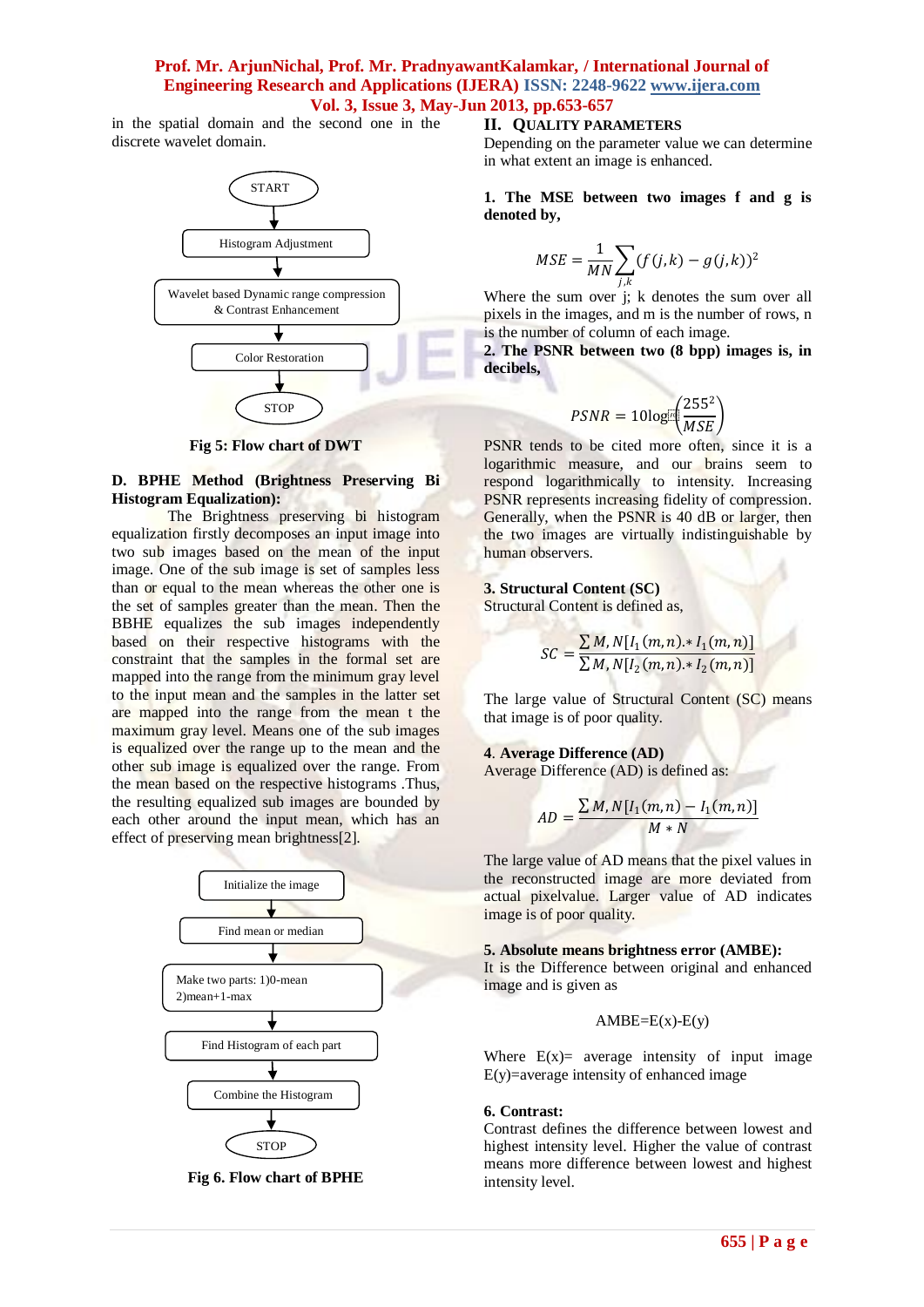## **III. RESULT ANALYSIS**

Following figures shows original images and their enhanced images.



**Fig 7. Original Lena Image**



**Fig 8. Image Negation of Lena Image**



**Fig 9. Enhanced Lena Image using HE**



**Fig 10. Histogram of Original Lena**



**Fig 11. Histogram of Negative Lena Image**



**Fig 12. Histogram of Enhanced Image**